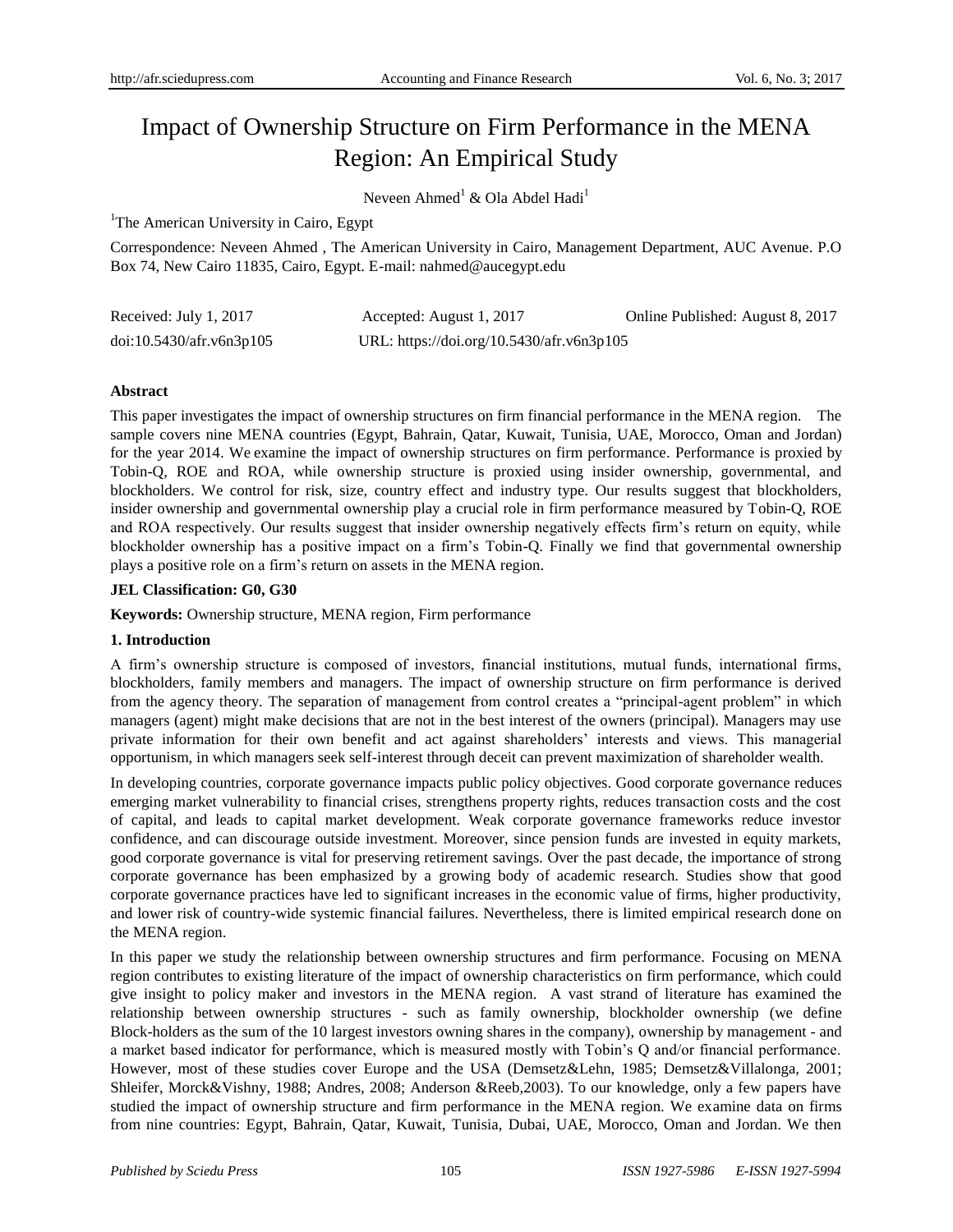study the relation between ownership structure and firm performance proxied by Tobin's Q, ROA and ROE.

The relation between ownership structure and firm performance is related to the "agency problem." Agency problems can affect a firm's performance, and may be attributed to various internal and external mechanisms. Internal mechanisms include ownership concentration, the board of directors, and executive compensation. Ownership concentration can be proxied using different variables. For example, large blockholders, who have a strong incentive to closely monitor a firm, may acquire seats on the board, which enhances their ability to monitor effectively. The increasing influence of institutional owners like stock mutual funds and pension funds, as they have the proxy voting power and incentive to discipline ineffective top-level managers and can affect a firm's choice of strategies. In addition, shareholders can assemble to discuss a corporation's direction; if a consensus exists they can vote as a block to elect their candidates to the board.

Another internal mechanism is the role board of directors. They have the power to direct the affairs of the organization, punish and reward managers, and protect owners from managerial opportunism. The effectiveness of a board of directors could be improved through diversification in the background of board members, stronger internal management and accounting control systems, and change in compensation of directors. Executive compensation includes salary, bonuses, long term performance incentives, stock awards, stock options or superannuation. There are several stumbling blocks that limit the effectiveness of executive compensation, such as unintended consequences of stock options, balance sheets not showing the executive wealth, or options not being expensed at the time they were awarded. The factors that complicate executive compensation may be the complex strategic decisions taken by top-level managers that affect the firm in the long run and other variables affecting the performance over time.

There is no consensus in the literature of the impact of various internal mechanisms on a firm's performance.For example, Elyasiani and Jia (2010) and Barzegar and Babu (2008) found a positive relationship between profitability and institutional ownership. While Dinga's (2011), Pham et al.(2011) and Faccio and Lasfer (2000) found a negative relationship. There is also disagreement in the literature on the impact of insider ownership on profitability. Seifert, Gonenc and Wright (2005), Morck, Shleifer, and Vishny (1988) and Yammeesri (2003)found a positive relationship between insider ownership and firm performance. However, Demsetz (1983) argues that insider ownership is internally derived so it has no credible impact on firm value.Yammeesri (2003) foundthat government, financial institution, and bank shareholders ownership had no impact on profitability. On the other hand, Nickel (1997),Thomsen and Pedersen (1997), Andres (2008), and Perotti (1995) assert that state ownership leads to bureaucracy and inefficiency, which negatively impacts performance. Ongore(2011) supports Nickel's (1997) theory of the negative effect of government ownership on a firm's performance.

This paper empirically investigates the relation between ownership structure and firm performance. We cover nine countries in the MENA region for year 2014.The paper is organized as follows: section two presents literature review and hypothesis development; section three is a description of the data; section four discusses the model and methodology; section five discusses results; and section six provides a conclusion.

## **2. Literature Review and Hypothesis Development**

This section presents a literature review of the relationship between ownership structures and firm performance. Ownership structure is represented by insider ownership, government agency, and institutional investors.

# *2.1 Insider Ownership*

Ngui, Voon and Lim (2008)argue that there is a positive effect of internal management on firm value.They argue that this favorable effect is due to the valuable information possessed by insiders compared to that possessed by outsiders. This leads to insider dominance and stronger performance, since ownership and management are aligned in interest and have a long-term investment perspective. Seifert, Gonenc and Wright (2005)attribute the positive relation between insider ownership and performance to the alignment of interest between stockholders being a family member and in the management, leading to maximization of shareholder wealth.

Morck, Shleifer, and Vishny (1988) surveyed371 Fortune 500 firms in 1980. The researchers found that in the 0 to 5 percent insider ownership range there is a positive relationship. With ownership above 25 percent there is a weak effect, but the range between 5 to 25 percent negatively affects Tobin's Q performance. A positive relation occurs when using the convergence of interest hypothesis. Low agency costs lead the equity shares of insiders to increase with an increase in market valuation. A negative relation occurs based on the entrenchment hypothesis where the insider ownership, after reaching a certain level, spirals downward due to the conflict between management and dispersed shareholders. This decline is caused by the management's gain of too much power and the usage of the firm for personal interest, which consequently leads to a bellshape relation between inside ownership and firm value.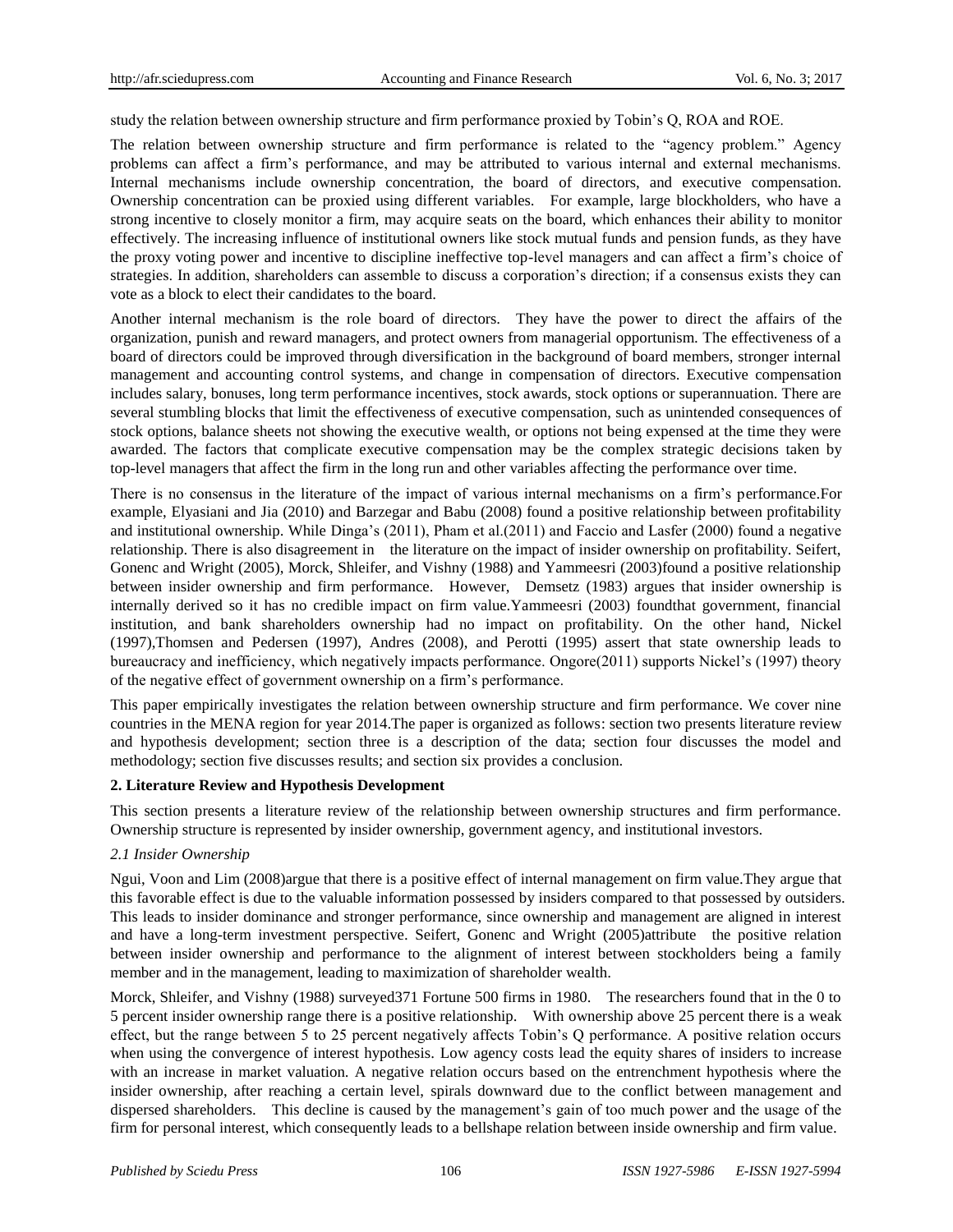Demsetz (1983) argues that insider ownership is internally derived so it has no credible impact on firm value; an argument that is supported byDemstez and Lehn (1985) who contend thatfirm size, volatility, ROA, and industry affiliation are considered to be significant explanatory variables for the ownership structure of US firms. Loderer and Martin (1997), and Himmelberg, Hubbard, and Palia (1999)contend that the market's competitive environment shapes a firm's choices for the maximized ownership structure, which lead to the conclusion that insider ownership does not have an effect on performance. Yammeesri (2003)evaluated a sample of the four years before Thailand's 1997 financial crisis and found a positive relationship between managerial ownership and firm performance. Yet after the crisis, from 1998 to 2000, there was an insignificant relationship, which was likely due to the managerial ownership diverting resources for their personal use and benefits, or the absence of strong legal protection of minority shareholders, as well as other external factors such as takeovers.

Krivogorsky(2006)founda weak relationship between managerial ownership and profitability in European companies. She justifies this as a result of economic incentives provided through active managerial monitoring of the firm's environment. However, managerial ownership can encourage risk taking, which could damage the firm's profitability instead of improving it. Eelderink (2014) uncovered no significant relation between managerial ownership and performance and his results support the findings of Krivogorsky (2006).

## *We build our first hypothesis:*

## *HA1: There is a positive significant relationship between insider ownership and firm performance.*

## *2.2 Governmental Ownership*

Governmental ownership is characterized by the ease of accessing funds, power and resources. However, they do differ in objective. Institutional investors only aim to make a profit, but the government, in addition to profit, may want to reduce unemployment, increase tax collection, or stabilize the economy. Borisova et al. (2012) claim that governmental ownership has a positive effect on firm performance because it can quickly demand information through regulations that reduce the information asymmetry. Jiang, Laurenceson, and Tang's (2008)study on listed companies inthe2004 Shanghai Stock Exchange (SSE) found a positive impact of government ownership on ROE. Similar results were found byNg, Yuce and Chen (2009), who attributed this positive relation to the benefit of government support and protection from industry subsidiaries.

Yammeesri (2003) found that the profitability ratio was not significantly affected by government, financial institution, and bank shareholders. Nickel (1997) asserts that state ownership leads to bureaucracy and inefficiency, which negatively impacts performance. Ongore(2011) supports Nickel's (1997) theory of the negative effect and adds that other than the bureaucracy in Kenya, there is also tribalism, poor human resources policies, and disrespect for the law. Likewise, Andres (2008) and Perotti (1995) mention that government blockholders have significant negative regression coefficients with the accounting dependent measures. Thomsen and Pedersen (1997) indicate that the negative association between firm performance and government ownership is a result of government playing a dual role as regulator and owner. Conflict develops when a government-controlled firm pursues trade-off strategies between shareholder value as owners and other objectives as regulators.

Many scholars have claimed that government-owned firms are political enterprises with citizens as the shareholders, but these citizens have no direct claim to the residual income of those firms. The citizens thus abandon their ownership rights to abureaucracy that does not have clear incentives to improve corporateperformance (De Alessi, 1980, 1982; Vickers &Yarrow, 1988; Shapiro &Willig, 1990; Shleifer &Vishny, 1997).

## *We build our second hypothesis:*

## *HB1: There is a positive relationship between governmental ownership and firm performance.*

# *2.3 Blockholders Ownership*

Various studies have noted positive associations between firm's performance and blockholder ownership. Aggarwal et al. (2011), who investigated institutional ownership's effect on firm value in non-US companies, found that there was a positive link between both variables. Elyasiani and Jia (2010) and Barzegar and Babu (2008) asserta positive relationship between profitability and institutional ownership. Barzegar and Babu (2008) also declare a positive relationship between the ROA and institutional ownership. Institutional investors have the ability to absorb and process information, which decreases the information asymmetry. As a result, these investors are able to provide effective monitoring compared to less prudent and less informed investors (Davis and Steil, 2001). Chung and Zhang (2011) claim that institutional owners have a lot of funds to invest and exhibit strong fiduciary responsibilities, so they are eager to see their firms perform well. Also, they want to reduce free riders so they closely monitor since the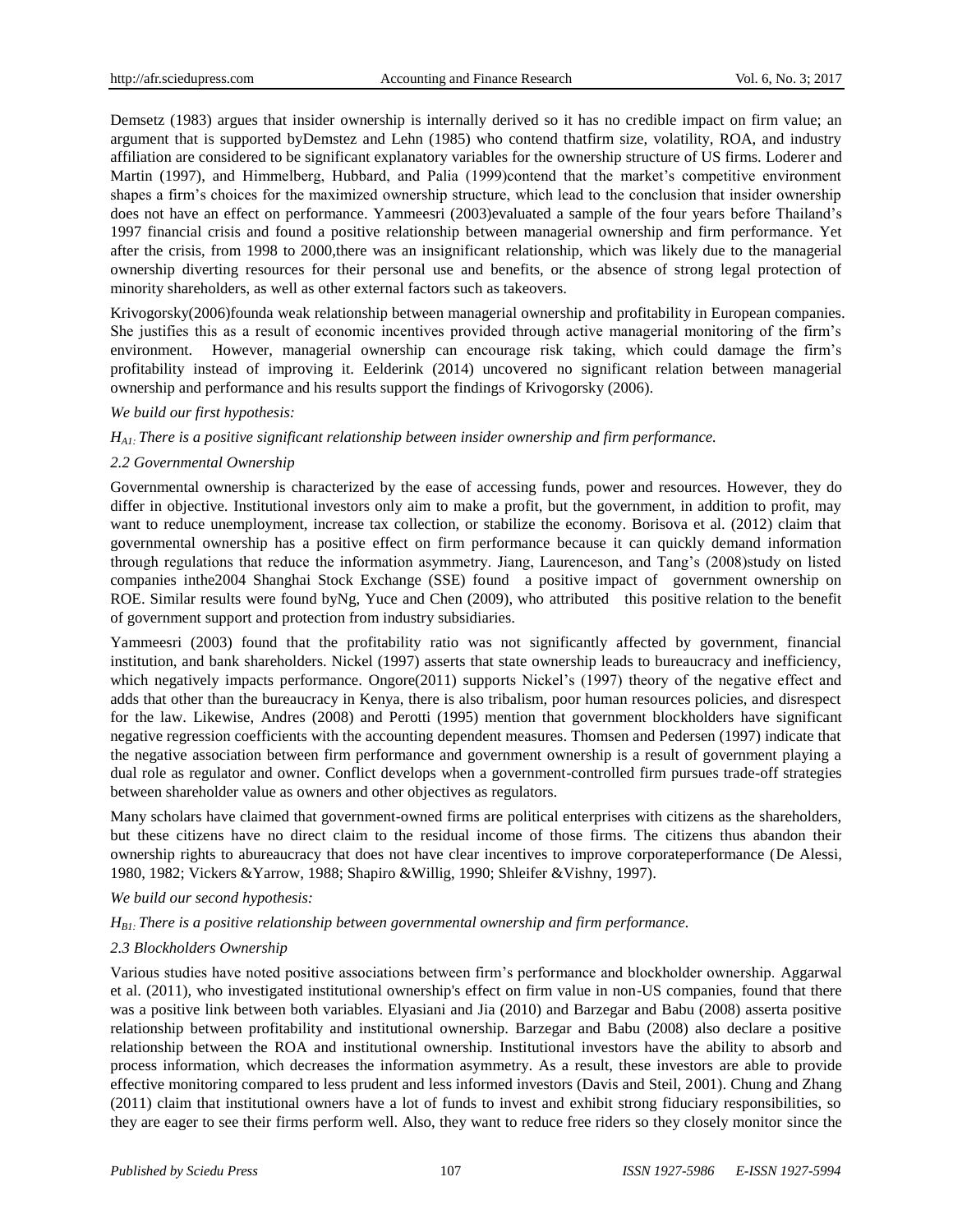possibility of exit could be expensive.

Empirical studies have examined the relationship between blockholder ownership and its effects on firm performance. Berle and Means (1932) and Shleifer and Vishny (1986) agree that the aim of ownership concentration aided in avoiding free riding problems and decreased the difficulty in monitoring managers. Outsiders are motivated to become large blockholders s because of the concentrated control and the private benefits. The blockholders achieve concentrated control when they hold a large interest in the company and heavy voting rights. As a result, they become involved with the operating decisions of the firm. As for the private benefits that can be achieved when blockholders use their power over management (Connellyet al., 2010).

The findings of Cho and Kim (2007), in which they sample 600 Korean firms, suggest that there is both a positive and negative relationship, but it depends on the level of concentration of the blockholders . Their research indicates that the firm benefits from a certain small increase in ownership due to the alignment of management and ownership interest; yet when the ownership profoundly increases it eventually negatively affects the firm because prevailing shareholders become invulnerable to the external market discipline. Hill and Snell (1988) proposethat by using profitability as a tool for performance measurement, that ownership concentration had a positive impact. They explain this by assuming that ownership concentration encourages innovative strategies that help maximize value and discourage diversification. McConnell and Servaes (1990) do not find supporting evidence to prove there is a direct link between large shareholders and firm value, even though their results point to a possibility of specific concentration of influence in insider ownership. Herfindahl index was used as a tool for ownership concentration and firm return was used as a measurement for firm performance. Mudambi and Nicosia (1998) found a negative relation between firm performance and ownership concentration, although there was a positive effect of increased control entrusted to the large shareholding groups on performance.

Tribo, Berrone, and Surroca (2007) believe that the existence of a large number of blockholders decreases the control of monitoring managers because responsibilities are diluted among a number of dominant large blockholders, which in return weakens firm performance. Lins (2002) also investigated a sample of 1433 firms from 18 emerging markets to discover the relationship between non-management blockholders and firm value. His concluding results were positive concerning the company's profitability measurement of Tobin's Q. His investigation proved that large non-management blockholders can lessen the valuation discounts accompanying the expected agency problems.

# *We build our third hypothesis:*

*HC1: There is a positive relationship between Block-ownership ownership and firm performance.*

# *2.4 Control Variables*

We control for the effect ofrisk on performance using firm's beta. Beta is used to examine firm performance in several studies. Anderson et al. (1998) also control for risk, but by using standard deviation of weekly returns. Maury (2006) uses growth in net sales as a proxy for capturing growth opportunities by averaging growth over a three year period. He found a positive relationship between sales growth and ROA. Aggarwal et al., (2011) measured growth as two year annual sales growth in U.S. dollars and reached the same results as Maury (2006).

We control for the effect of leverage on firm's performance, following Maury (2006), and Wei & Varela (2003). An, Jin and Simon (2006),argue that high values of leverage should be related to lower fractions of shares owned by the larger shareholders, so the ownership structure of the firm will become more diffused (Kapopoulos and Lazaretou, 2007). Barzegar and Babu (2008) show that companies with higher debt to asset ratio (leverage) have lower returns compared to companies with less debt. This implies an inverse relationship between debt to asset ratio (leverage) and firm performance. Finally, we use a dummy variable for industry type following Anderson and Reeb (2004), who suggest that it is important to control for industry affiliation since family firms appeared to be dominant in several sectors.

## **3. Data**

We use Eikon for each company to capture its ownership structure. The uniqueness of our data set emerges from the fact that ownership data is not available for each market; rather data is collected company by company for each country in our sample. Our sample comprises panel data of nine countries; a total of 252 MENA firms. Our sample includes Egypt, Bahrain, Qatar, Kuwait, Tunisia, Dubai, UAE, Morocco, Oman and Jordan. We use the most active index in each country retrieved from DataStream. We use cross-sectional data for 2014. Banks were excluded due to their complex nature and ownership structures compared to traditional firms. The dependent variables and control variables were also derived from the DataStream database.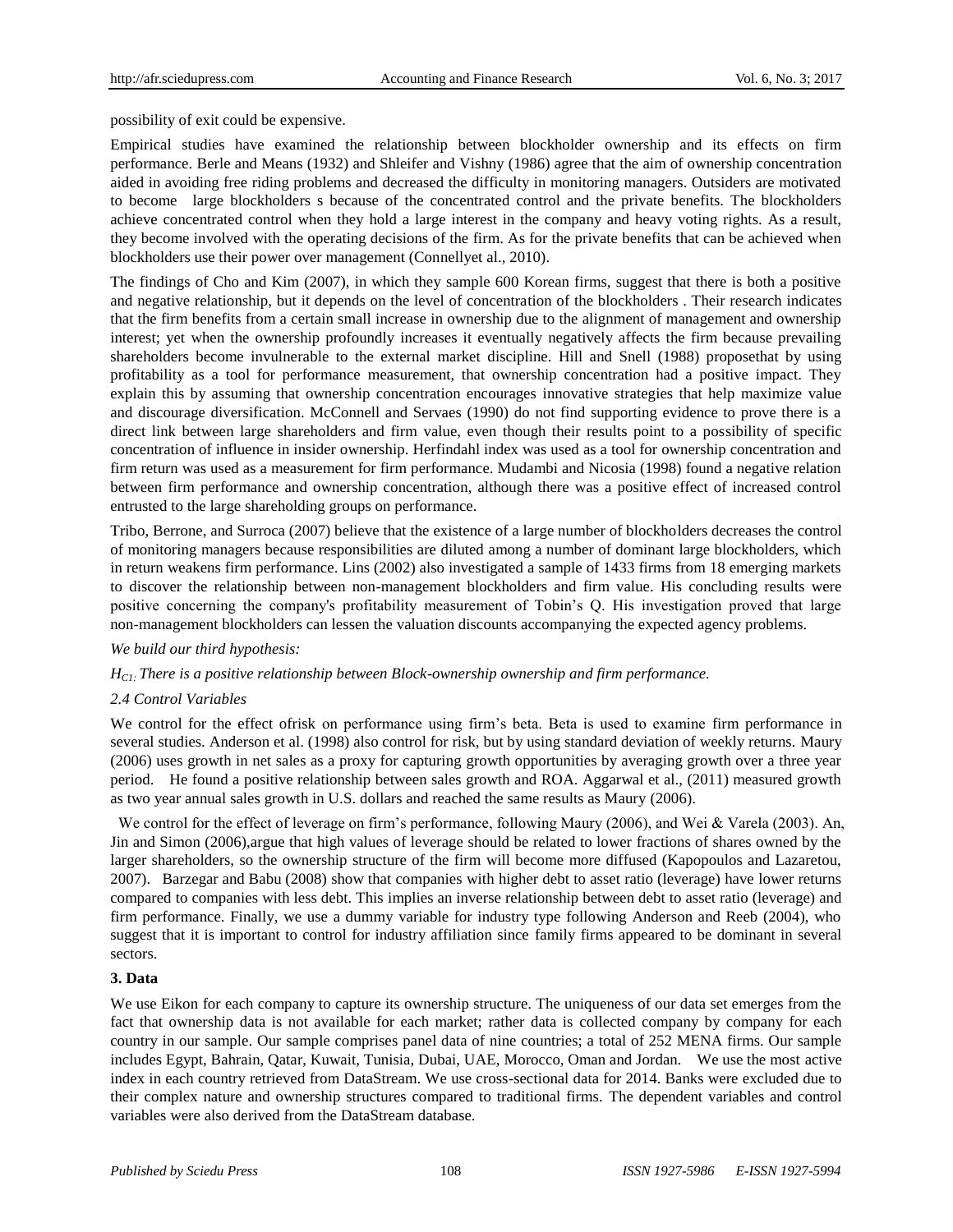We proxy firms' ownership structure using three variables: insider ownership, government agency, and institutional investors. In OS is insider ownership, defined as the percentage of shares held by board members and those who hold a managerial position within a firm and have an active role in running the firm. Block-OS is the sum of the ten largest investors owning shares in the company. They normally have easy access to a large amount of capital for investment. Gov OS is government agency ownership, which is investment arms run on behalf of a governmental agency. Examples include the City of Tampa, Abu Dhabi Investment Authority, Federal Reserve Board of Governors, and Ohio Bureau of Worker's Compensation.

We proxy firm performance by the following variables: return on equity (ROE) and return on assets (ROA) and Tobin-Q. ROA is defined as((Trailing 12 Months Net Profit + (Trailing 12 Months Interest Expense on Debt \* (1-Tax Rate / 100)))) / Average of Last Year's and Current Year's Total Assets \* 100. ROEis defined as (Net Income – Bottom Line – Preferred Dividend Requirement) / Average of Last Year's and Current Year's Common Equity \* 100.Tobin-q: is the market value/bookvalue.

We use the following control variables: firm size, industry type, sales growth rate, leverage, and risk. Firm size is measured as the natural logarithm of total assets. We use country dummies and Fama-French industry dummies to control for country and industry effects. In our sample, industrial firms is the most common type of industry is industrial type. It contributes 70.51% of the selected sample. We define industry type as follows: 01 Industrial, 02 Utility, 03 Transportation, 04 Insurance, 05 Other Financial. We use firms' Beta to proxy risk and measure leverage as total debt divided by total assets. Total debt represents all interest bearing and capitalized lease obligations. It is the sum of long and short term debt. Table 1 presents summary statistics of the variables we use in our model.

|                     | <b>INSID OS</b> | <b>BLOCK OS</b> | GOV OS  | <b>BETA</b> | <b>LEV</b> | <b>SIZE</b> | <b>ROA</b> | <b>ROE</b> | <b>TOBINO</b> | <b>SALES G</b> |
|---------------------|-----------------|-----------------|---------|-------------|------------|-------------|------------|------------|---------------|----------------|
| Mean                | 0.589           | 0.636           | 0.099   | 0.753       | 0.162      | 5787028     | 6.035      | 8.751      | 815.012       | 5.365          |
| <b>Median</b>       | 0.643           | 0.681           | 0.000   | 0.634       | 0.117      | 668183      | 4.820      | 8.605      | 84.995        | 0.460          |
| <b>Maximum</b>      | 1.089           | 1.000           | 0.885   | 2.219       | 0.738      | 339621489   | 50.290     | 68.470     | 19361.140     | 1409.040       |
| <b>Minimum</b>      | 0.000           | 0.015           | 0.000   | 0.008       | 0.000      | 2992        | $-23.280$  | $-98.390$  | 0.109         | $-174.280$     |
| Std. Dev.           | 0.252           | 0.221           | 0.198   | 0.501       | 0.172      | 15285952    | 7.338      | 15.085     | 2464.567      | 97.639         |
| <b>Skewness</b>     | $-0.632$        | $-0.639$        | 2.198   | 0.801       | 1.128      | 5.216       | 1.323      | $-1.591$   | 5.433         | 12.123         |
| <b>Kurtosis</b>     | 2.524           | 2.750           | 6.981   | 2.902       | 3.668      | 35.323      | 9.765      | 15.232     | 35.964        | 172.178        |
| Jarque-Bera         | 19.135          | 17.817          | 369.268 | 27.026      | 58.104     | 12,112.540  | 554.081    | 1,677.369  | 12.649.230    | 306,694.600    |
| <b>Probability</b>  | 0.000           | 0.000           | 0.000   | 0.000       | 0.000      | 0.000       | 0.000      | 0.000      | 0.000         | 0.000          |
| <b>Observations</b> | 252             | 252             | 252     | 252         | 252        | 252         | 252        | 252        | 252           | 252            |

Table 1. Descriptive statistics

This table presents summary statistics for 252 MENA firms for the year 2014.

## **4. Methodology and Model**

We used cross section data from nine countries to investigate the impact of ownership structure on firm's performance in the MENA region. We proxied performance by Tobin-Q , return on assets and return on equity. Our main explanatory variables are insider ownership, government agency, institutions, and blockholders. The model is presented below:

Tobin  $Q = \beta_1$  (In OS) +  $\beta_2$  (Block OS) +  $\beta_3$  (Gov OS) +  $\beta_4$  (Lev) +  $\beta_5$  (Size) + $\beta_6$ (Sales G)+  $\beta_7$ (Beta) +  $\beta_8$ (Ind Dum) + $\beta_9$ Country Dum +  $\varepsilon(1)$ 

 $ROA = \beta_1 (In OS) + \beta_2 (Block OS) + \beta_3 (Gov OS)$  +  $\beta_4 (Lev) + \beta_5 (Size) + \beta_6 (Sales G) + \beta_7 (Beta) + \beta_8 (Ind_Dum) +$ β<sub>9</sub>Country\_Dum + ε (2)

 $ROE = \beta_1 (In OS) + \beta_2 (Block OS) + \beta_3 (Gov OS) + \beta_4 (Lev) + \beta_5 (Size) + \beta_6 (Sales G) + \beta_7 (Beta) + \beta_8 (Ind\_Dum) +$  $β<sub>9</sub>Country Dum + ε (3)$ 

We started by testing for heteroscedasticity using White test. We found evidence of heteroscedasticity and usedcorrected heteroscedasticity consistent standard errors. We controlled for government fixed effect by embodying country fixed effect dummy variables (Country\_Dum). In addition we controlled for size, growth, industry type, firm's leverage and risk by including the log of total assets(Size), growth rate of sales (Sales\_G), using industry type (Ind\_Dum), total debt divided by total assets(lev) and Firm's beta (Beta), respectively.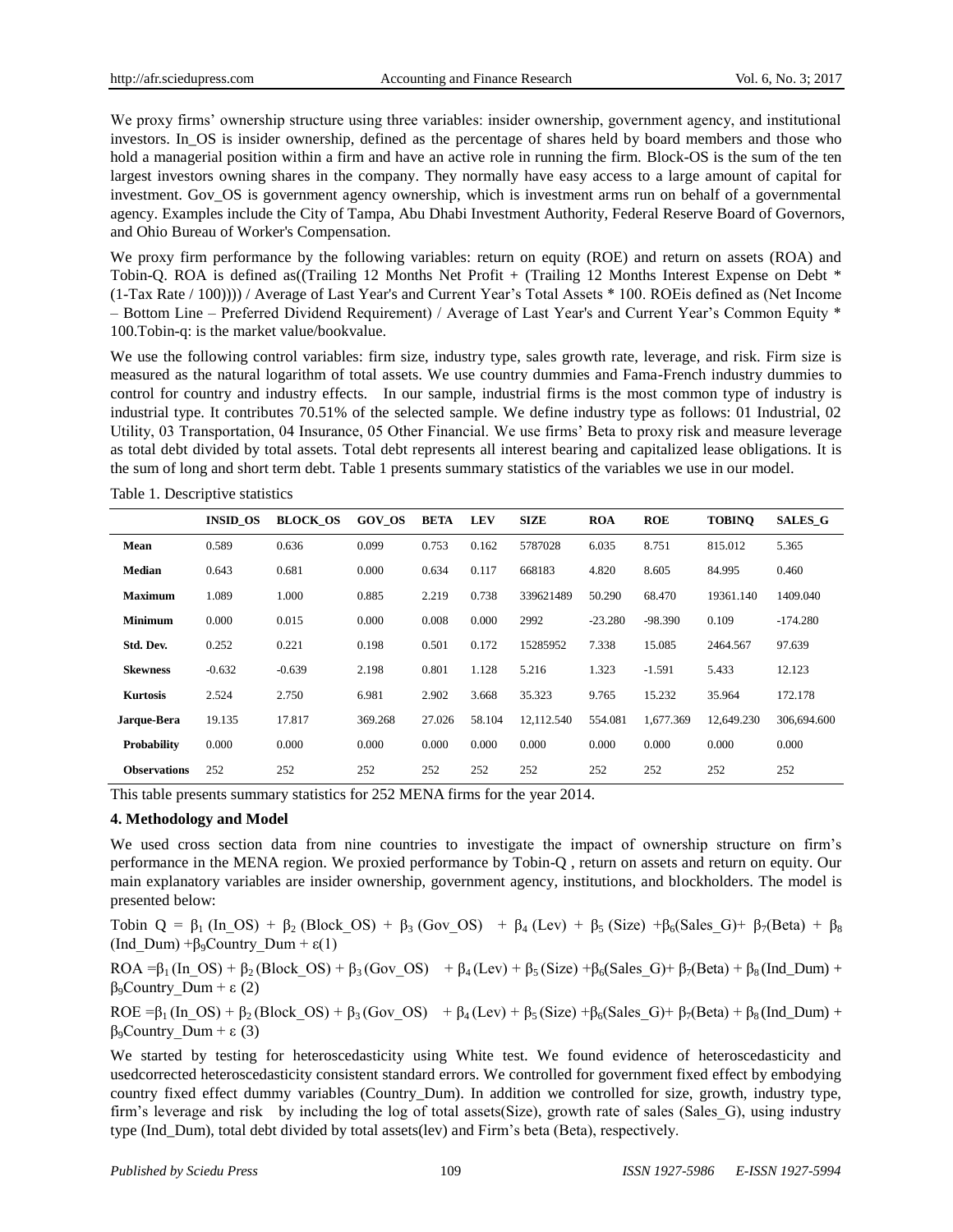## **5. Empirical Results**

We started by employing the White heteroscedasticity test and found evidence of heteroscedasticity, so corrected for heteroscedasticity using White consistent standard errors. We ran three different regressions, each using one definition of the firm performance as the dependent variable against our main ownership variables and the control variables. We estimated the effect of ownership characteristics represented by insider ownership, block ownership, and government ownership on firm performance. We used three proxies for firm's performance: Tobin-Q, returns on assets (ROA), and return on equity (ROE).

We found a positive impact of blockholders ownership on firm's Tobin-Q. Our results are consistent with the results of Aggarwal et al. (2011),Elyasiani and Jia (2010) and Barzegar and Babu (2008). Blockholders have more interest in monitoring firms operation more effectively than individual investors, and they have the ability to absorb and process information, which decreases the information asymmetry. In addition, blockholders have huge voting rights, and as a result, they become involved with the operating decisions of the firm. Thus, blockholders ownership acts as a mechanism to overcome free riding problems and decreases the difficulty in monitoring managers. Other ownership variables did not significant affect firm Tobin-Q.

We found a significant negative relation between firm's ROE and insider ownership. This finding is consistent with Krivogorsky(2006). This negative relation can be attributed to a situation where insider ownership can encourage risk taking, which could damage the firm's profitability instead of improving it.We didn't find significant impact of blockholders or government ownership on firm's ROE.

Finally, we found a positive significant impact of government ownership on firm's ROA. Our result is consistent with Borisova et al. (2012), and Jiang et al. (2008). Governmental ownership entitled it to enact regulations to ease the access to information which reduced the information asymmetry. In addition, government ownership may results in government support and protection to the industry which can have a positive impact on profitability.

All regressions include the following control variables: the log of total assets, growth rate of sales, industry type, leverage, and firm's beta. The size of the firm does not seem to have a significant effect on ROA and ROE, but it has a positive impact on Tobin-Q. The results show that statistically there is a significant negative relationship between the leverage and firm's ROE and ROA. This could indicate that companies with high debt due to borrowing incur costs which reduce net income and in return will reduce ROA and ROE. Our results show that risk negatively affects ROA but has an insignificant impact on ROE. Moreover, we find that firm's beta positive affect firm's Tobin-Q and this results is consistent with Villalonga et al. (2006). Finally, we find that sales growth positively affect ROA and ROE. This may indicate that higher revenue generated from sales improves the position of the firm.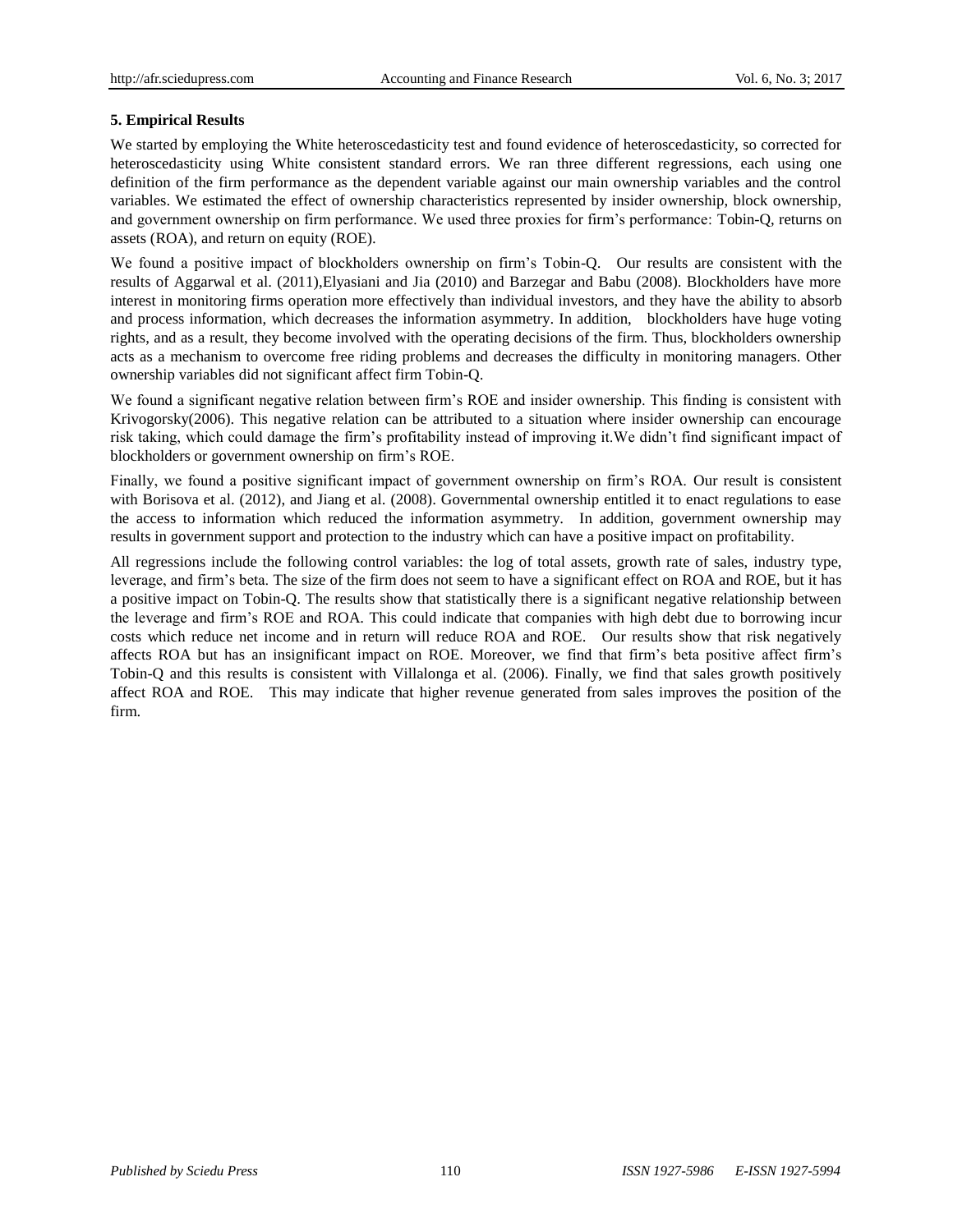| <b>Independent variable</b> |             |
|-----------------------------|-------------|
| <b>INSID_OS</b>             | $-0.884$    |
| <b>BLOCK_OS</b>             | 1.813**     |
| GOV_OS                      | 0.294       |
| <b>BETA</b>                 | $1.335***$  |
| <b>LEV</b>                  | $0.801*$    |
| <b>SIZE</b>                 | $0.000***$  |
| IND1                        | $0.331*$    |
| IND <sub>2</sub>            | 1.529***    |
| IND3                        | 0.109       |
| IND <sub>4</sub>            | 0.050       |
| SALES_G                     | $-0.001***$ |
| DUM1                        | $4.101***$  |
| DUM <sub>2</sub>            | 3.116***    |
| DUM <sub>3</sub>            | 3.512***    |
| DUM <sub>4</sub>            | 1.306***    |
| DUM <sub>5</sub>            | $-0.712$    |
| DUM <sub>6</sub>            | 3.011***    |
| DUM7                        | 2.941***    |
| DUM <sub>8</sub>            | $2.075***$  |
| R-squared                   | 0.766       |
| Adjusted R-squared          | 0.748       |
| Observations                | 256         |

| Table 2. The impact of ownership structure on firm's Tobin-Q |  |  |  |  |  |
|--------------------------------------------------------------|--|--|--|--|--|
|--------------------------------------------------------------|--|--|--|--|--|

Table 2. presents estimated regression results of:

Tobin  $Q = \beta 1$  (In\_OS) +  $\beta 2$  (Block\_OS) +  $\beta 3$  (Gov\_OS) +  $\beta 4$  (Lev) +  $\beta 5$  (Size) + $\beta 6$ (Sales\_G)+  $\beta 7$ (Beta) + β8 (Ind\_Dum) + β9Country\_Dum + ε

\* Significance at 10%

\*\* Significance at 5%

\*\*\* Significance at 1%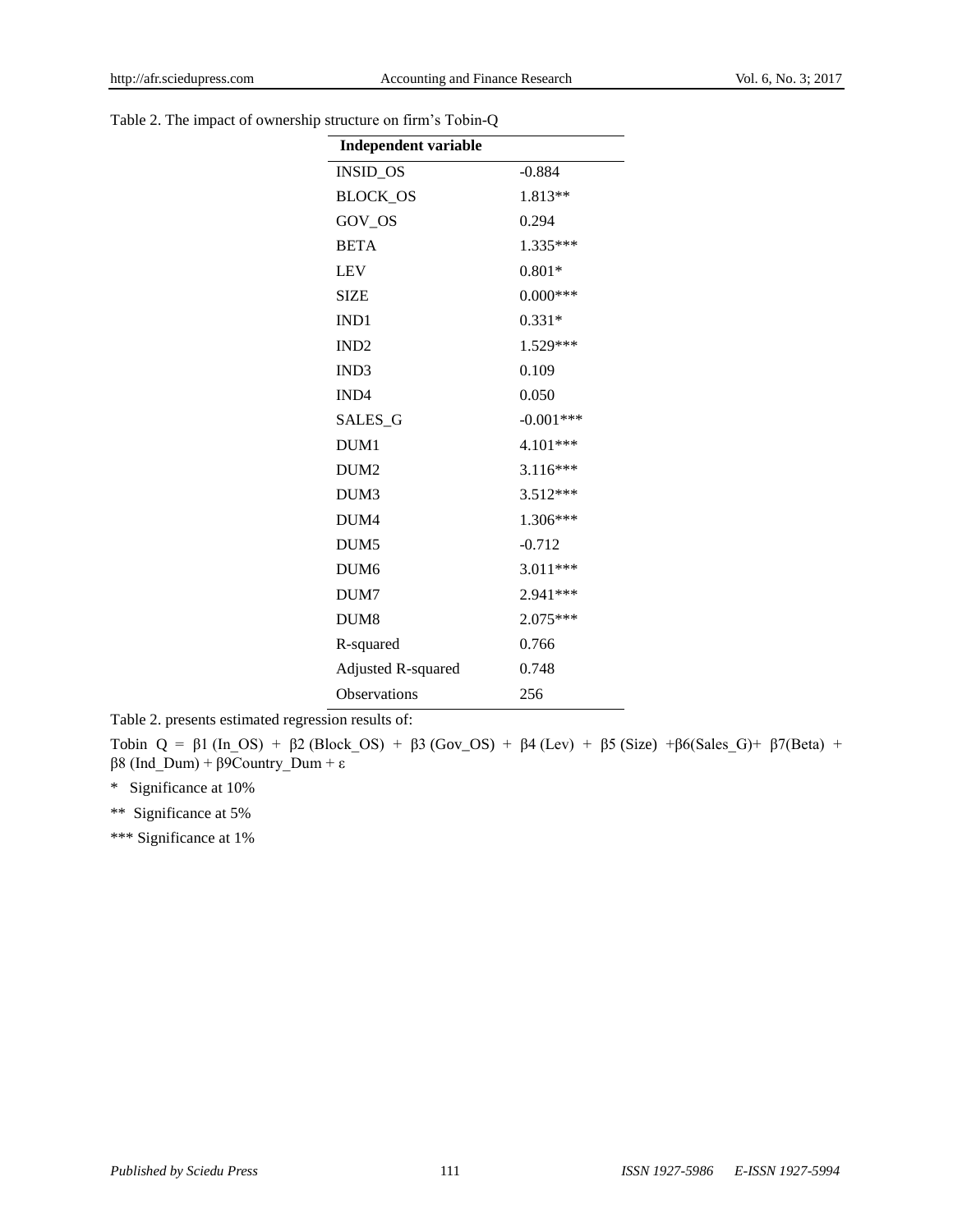| Independent variable |              |
|----------------------|--------------|
| <b>INSID OS</b>      | $-1.621$     |
| <b>BLOCK_OS</b>      | 1.326        |
| GOV_OS               | 5.370**      |
| <b>BETA</b>          | $-2.307**$   |
| <b>LEV</b>           | $-10.261***$ |
| <b>SIZE</b>          | 0.000        |
| <b>IND1</b>          | $3.043**$    |
|                      |              |
| IND <sub>2</sub>     | 0.308        |
| IND <sub>3</sub>     | 1.596        |
| IND <sub>4</sub>     | $-1.767$     |
| SALES_G              | $-0.003$     |
| DUM <sub>1</sub>     | $6.308***$   |
| DUM <sub>2</sub>     | 9.189***     |
| DUM <sub>3</sub>     | 7.740**      |
| DUM <sub>4</sub>     | 5.099**      |
| DUM <sub>5</sub>     | 7.084**      |
| DUM <sub>6</sub>     | 12.41***     |
| DUM7                 | 10.658***    |
| DUM <sub>8</sub>     | 9.965***     |
| R-squared            | 0.187        |
| Adjusted R-squared   | 0.124        |
| Observations         | 253          |

Table 3. The impact of ownership structure on firm's ROA

Table 3 presents estimated regression results of:

ROA = β1 (In\_OS) + β2 (Block\_OS) + β3 (Gov\_OS) + β4 (Lev) + β5 (Size) +β6(Sales\_G)+ β7(Beta) + β8 (Ind\_Dum) + β9Country\_Dum + ε

- \* Significance at 10%
- \*\* Significance at 5%
- \*\*\* Significance at 1%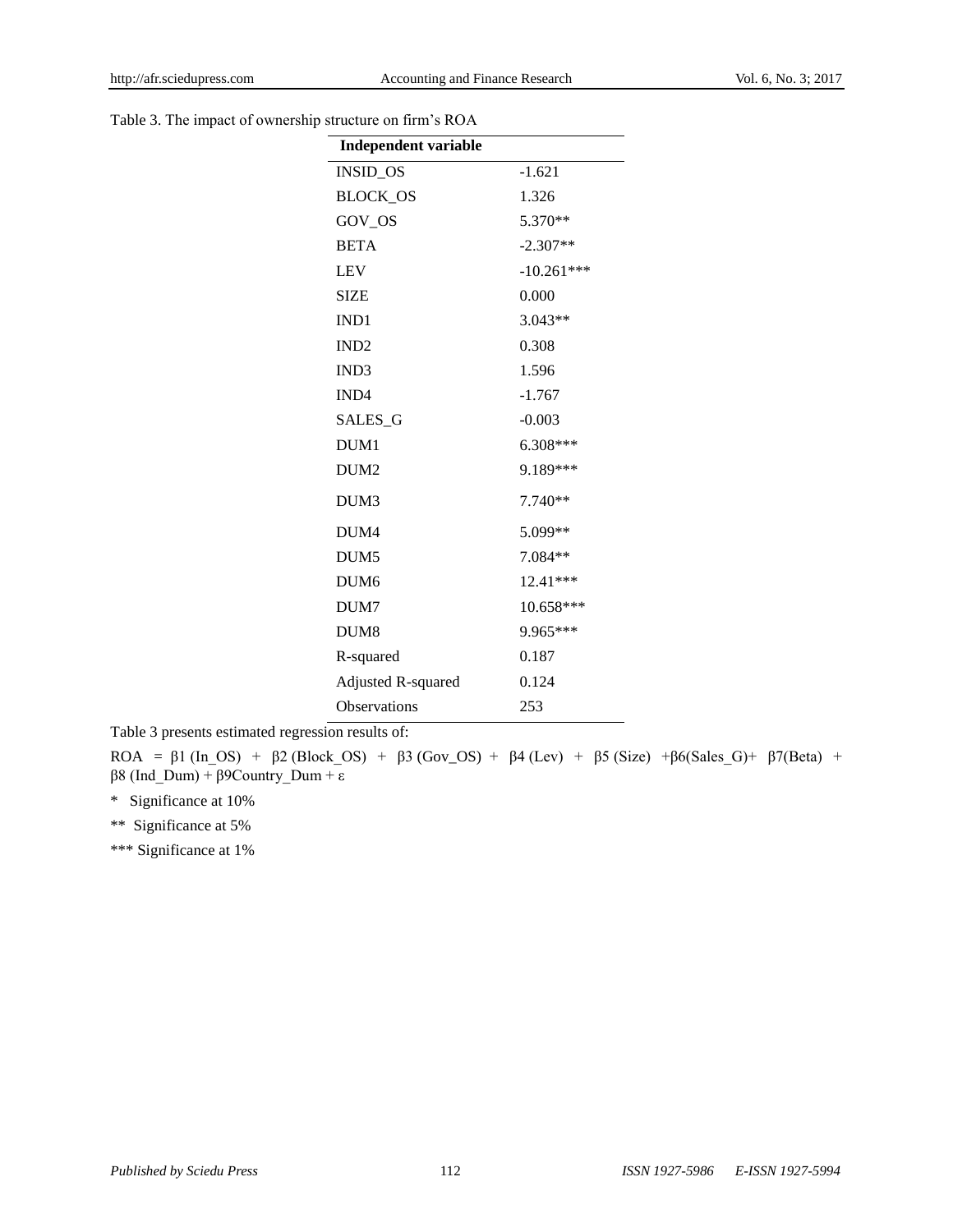| <b>Independent variable</b> |              |
|-----------------------------|--------------|
| <b>INSID OS</b>             | $-15.947*$   |
| <b>BLOCK_OS</b>             | 8.782        |
| GOV_OS                      | 6.591        |
| <b>BETA</b>                 | $-3.578*$    |
| <b>LEV</b>                  | $-24.635***$ |
| <b>SIZE</b>                 | 0.000        |
| <b>IND1</b>                 | 3.245        |
| IND <sub>2</sub>            | 3.482        |
| IND <sub>3</sub>            | 0.260        |
| IND <sub>4</sub>            | $-0.490$     |
| SALES_G                     | $-0.004$     |
| DUM <sub>1</sub>            | 13.130***    |
| DUM <sub>2</sub>            | 14.911***    |
| DUM <sub>3</sub>            | 19.859***    |
| DUM <sub>4</sub>            | 13.582**     |
| DUM <sub>5</sub>            | 19.627***    |
| DUM <sub>6</sub>            | 24.086***    |
| DUM7                        | 26.367***    |
| DUM <sub>8</sub>            | 21.564***    |
| R-squared                   | 0.158        |
| Adjusted R-squared          | 0.093        |
| Observations                | 253          |

Table 4. The impact of ownership structure on firm's ROE

Table 2.3 presents estimated regression results of:

ROE =  $\beta$ 1 (In OS) +  $\beta$ 2 (Block OS) +  $\beta$ 3 (Gov\_OS) +  $\beta$ 4 (Lev) +  $\beta$ 5 (Size) + $\beta$ 6(Sales G)+  $\beta$ 7(Beta) + β8 (Ind\_Dum) + β9Country\_Dum + ε

Significance at 10%

\*\* Significance at 5%

\*\*\* Significance at 1%

## **6. Conclusion**

This paper studies the effect of ownership structures on firm performance. We use three different proxies of firm's performance: Tobin-Q, return on equity(ROE) and return on assets(ROA). We rely on three variables to capture a firm's ownership structure: insider ownership, blockholder ownership and government ownership. The desire to study this topic springs from agap in literature covering the MENA region. No previous regional studies have focused on this topic, which provided an opportunity to question whether the ownership structures of firms in the MENA region had similar effects such as that suggested by empirical research on other regions.

We used panel data for nine MENA countries: Egypt, Bahrain, Qatar, Kuwait, Tunisia, Dubai, UAE, Morocco, Oman and Jordan. We ran three different regressions for each of our dependent variables: Tobin-Q, ROA, and ROE. Our results suggest that insider ownership negatively affects a firm's return on equity. We also found that blockholder ownership has a positive impact on a firm's Tobin-Q. Finally, we found that governmental ownership has a positive impact on firm's return on assets. This result is consistent with the positive impact of blockholders on ROE, since in these countries government ownership is considerably large.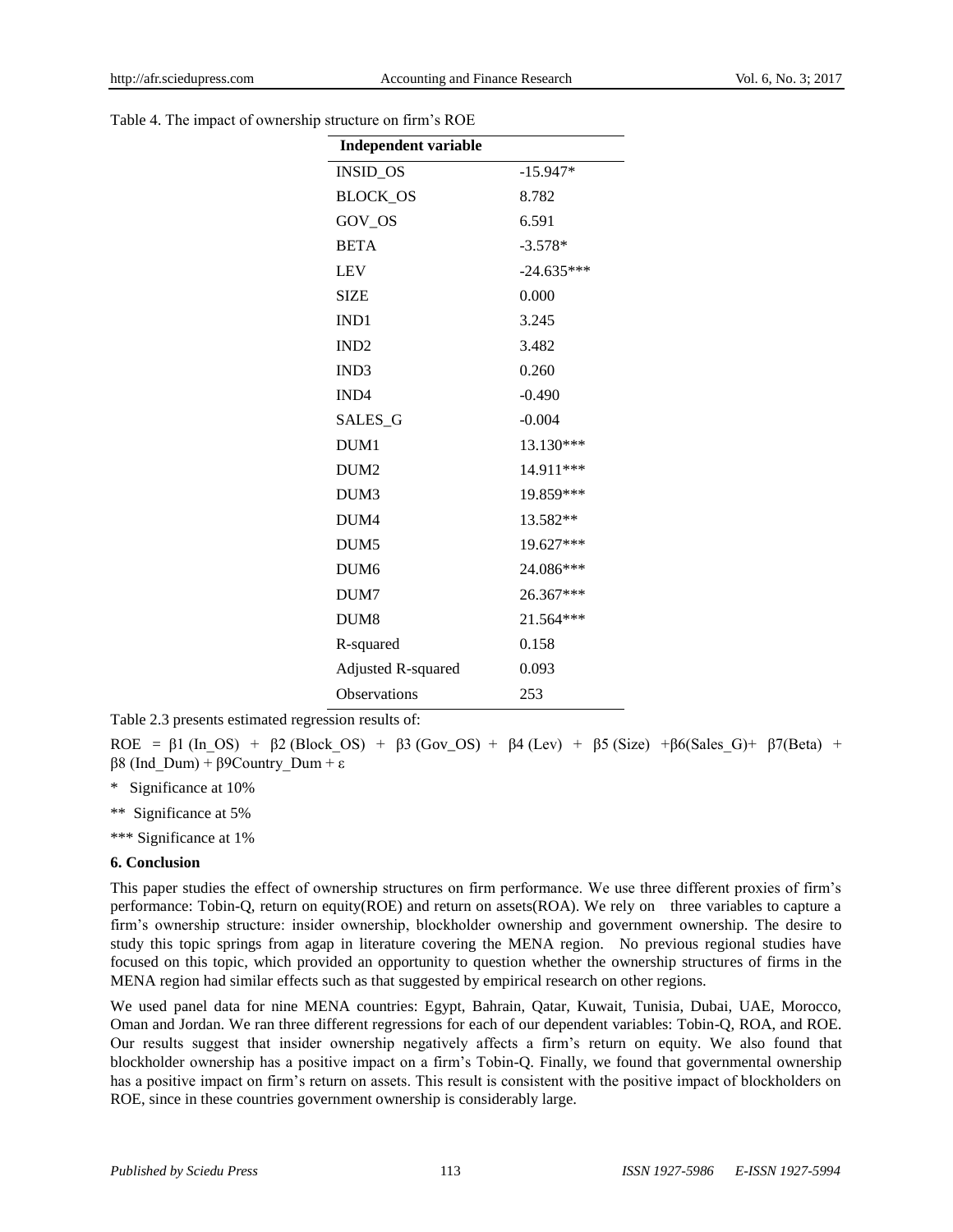#### **References**

- Anderson, R. C., & Reeb, D. (2003). Founding-Family Ownership and Firm Performance: Evidence from the S&P 500. *The Journal of Finance, 58*(3), 1301–1327. <https://doi.org/10.1111/1540-6261.00567>
- Andres, C. (2008). Large shareholders and firm performance—An empirical examination of founding-family ownership. *Journal of Corporate Finance, 14*(4), 431-445. <https://doi.org/10.1016/j.jcorpfin.2008.05.003>
- Arosa, B., Iturralde, T., & Maseda, A. (2009). Ownership Structure, Insiders Ownership and Firm Performance in Spanish Non-Listed Firms.<https://doi.org/10.2139/ssrn.1505308>
- Berle, A. A., & Means, G. C. (1932). *The Modern Corporation and Private Property*. Transaction Publishers.
- Blair, M. M. (1995). Ownership and control: rethinking corporate governance for the twenty-first century. *Challenge, 39*(1). Retrieved from http://www.jstor.org/stable/40721671
- Brigham, E. F., &Daves, P. R. (n.d.). Intermediate Financial Management (9th ed.).
- Cho, D.-S., & Kim, J. (2007). Outside Directors, Ownership Structure and Firm Profitability in Korea. *Corporate Governance: An International Review, 15*(2), 239-250. <https://doi.org/10.1111/j.1467-8683.2007.00557.x>
- CIMA: Fundmentals of ethics, corporate governance and business law. (2010). BPP Learning Media Ltd.
- Core, J. E., Holthausen, R. W., & Larcker, D. F. (1999). Corporate Governance, Chief Executive Officer Compensation and Firm Performance. *Journal of Financial Economics*, 371-406. [https://doi.org/10.1016/S0304-405X\(98\)00058-0](https://doi.org/10.1016/S0304-405X(98)00058-0)
- DeAngelo, L., & DeAngelo, H. (2000). Controlling Stockholders and the Disciplinary Role of Corporate Payout Policy: A Study of the Times Mirror Company. *Journal of Financial Economics*, 153-207. [https://doi.org/10.1016/S0304-405X\(00\)00039-8](https://doi.org/10.1016/S0304-405X(00)00039-8)
- Demsetz , H. (1983). The Structure of Ownership and the Theory of the Firm. *Journal of Law and Economics, 26*(2), 375-390. <https://doi.org/10.1086/467041>
- Eelderink, G. (2014). Effect of ownership structure on firm performance. Retrieved from http://purl.utwente.nl/essays/65629
- Financial Reporting Council. (2014). *The UK Corporate Governance Code*. London.
- Gorton, G., & Schmid, F. A. (1996). Universal Banking and the Performance of German Firms. *Journal of Financial Economics*. <https://doi.org/10.3386/w5453>
- Harris, M., &Raviv, A. (1991). The Theory of Capital Structure. *The Journal of Finance, 46*(1), 297-355. <https://doi.org/10.1111/j.1540-6261.1991.tb03753.x>
- Hill, C. W., & Snell, S. A. (2006). External control, corporate strategy, and firm performance in research-intensive industries. *Strategic Management Journal, 9*(6), 577–590. <https://doi.org/10.1002/smj.4250090605>
- Himmelberg, C. P., Hubbard , R., & Palia, D. (1999). Understanding the determinants of managerial ownership and the link between ownership and performance. *Journal of Financial Economics, 53*(3), 353-384. [https://doi.org/10.1016/S0304-405X\(99\)00025-2](https://doi.org/10.1016/S0304-405X(99)00025-2)
- Hitt, M. A., Ireland, R. D., & Hoskisson, R. E. (2006). Strategic Management Concepts and Cases: Competitivness and Globalization. South-Western College.
- Hitt, M., Duane, R., &Hoskisson, R. (2006). Strategic Management: Concepts and Cases. Cengage Learning.
- Ismail, A. (2009). Private Eqyity and Venture Capital in Emerging Markets: A Case Study of Egypt and the MENA region.
- James, C., & Brickley, J. (1987). The takeover market, corporate board composition, and ownership structure: The case of banking. *Journal of Law and Economics*.
- Jensen, M. C., & Meckling, W. H. (1976). Theory of the Firm: Managerial Behavior, Agency Costs and Ownership Structure. *Journal of Financial Economics, 3*(4). [https://doi.org/10.1016/0304-405X\(76\)90026-X](https://doi.org/10.1016/0304-405X(76)90026-X)
- Krivogorsky, V. (2006). Ownership, board structure, and performance in continental Europe. *International Journal of Accounting, 41*(2), 176. <https://doi.org/10.1016/j.intacc.2006.04.002>
- Lehn, K., & Demsetz, H. (1985). The Structure of Corporate Ownership: Causes and Consequences. *Journal of Political Economy, 93*(6), 1155-77. <https://doi.org/10.1086/261354>